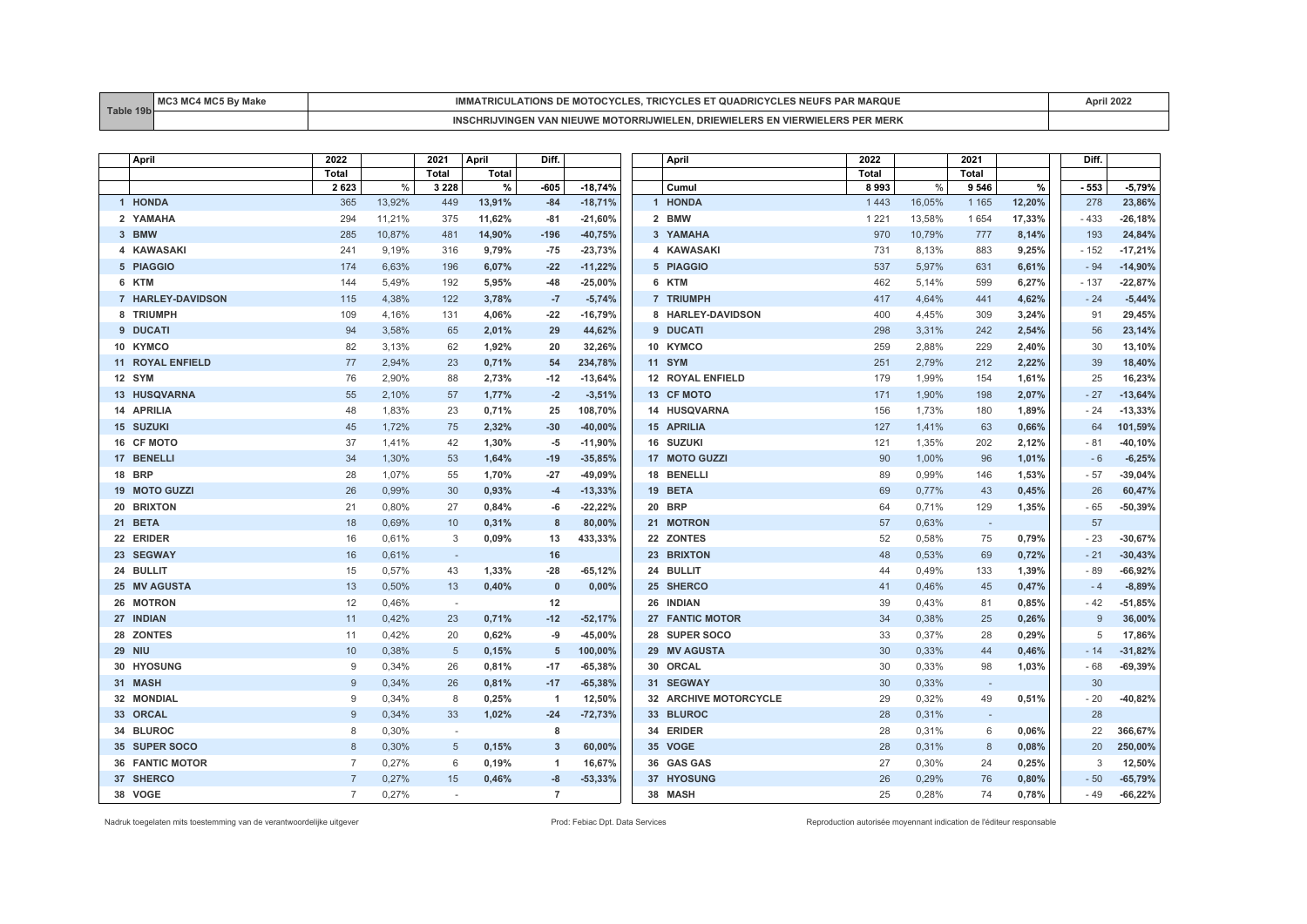|    | MC3 MC4 MC5 By Make     |                | IMMATRICULATIONS DE MOTOCYCLES, TRICYCLES ET QUADRICYCLES NEUFS PAR MARQUE |                |       |                         |            |  |                                                                               |                |       |                          |       |                | April 2022 |  |  |
|----|-------------------------|----------------|----------------------------------------------------------------------------|----------------|-------|-------------------------|------------|--|-------------------------------------------------------------------------------|----------------|-------|--------------------------|-------|----------------|------------|--|--|
|    | Table 19b               |                |                                                                            |                |       |                         |            |  | INSCHRIJVINGEN VAN NIEUWE MOTORRIJWIELEN, DRIEWIELERS EN VIERWIELERS PER MERK |                |       |                          |       |                |            |  |  |
|    | <b>April</b>            | 2022           |                                                                            | 2021           | April | Diff.                   |            |  | April                                                                         | 2022           |       | 2021                     |       | Diff.          |            |  |  |
|    |                         | Total          |                                                                            | Total          | Total |                         |            |  |                                                                               | Total          |       | Total                    |       |                |            |  |  |
|    |                         | 2623           | $\%$                                                                       | 3 2 2 8        | %     | -605                    | $-18,74%$  |  | Cumul                                                                         | 8993           | $\%$  | 9 5 4 6                  | $\%$  | - 553          | $-5,79%$   |  |  |
|    | 39 ARCHIVE MOTORCYCLE   | 6              | 0,23%                                                                      | 17             | 0,53% | $-11$                   | $-64,71%$  |  | 39 POLARIS                                                                    | 24             | 0,27% | 14                       | 0,15% | 10             | 71,43%     |  |  |
|    | <b>40 MOTO MORINI</b>   | 6              | 0,23%                                                                      | $\sim$         |       | 6                       |            |  | 40 PEUGEOT                                                                    | 23             | 0,26% | 30                       | 0,31% | $-7$           | $-23,33%$  |  |  |
|    | 41 PEUGEOT              | 6              | 0,23%                                                                      | 12             | 0,37% | -6                      | $-50,00%$  |  | <b>41 MONDIAL</b>                                                             | 22             | 0,24% | 25                       | 0,26% | $-3$           | $-12,00%$  |  |  |
| 42 | JTC                     | 5              | 0,19%                                                                      | 3              | 0,09% | $\overline{2}$          | 66,67%     |  | 42 ZERO MOTORCYCLES                                                           | 22             | 0,24% | 19                       | 0,20% | 3              | 15,79%     |  |  |
|    | <b>43 LAMBRETTA</b>     | $\Delta$       | 0,15%                                                                      | 5              | 0,15% | $-1$                    | $-20,00%$  |  | <b>43 LAMBRETTA</b>                                                           | 21             | 0,23% | 8                        | 0,08% | 13             | 162,50%    |  |  |
|    | 44 POLARIS              | 4              | 0,15%                                                                      | 2              | 0,06% | $\overline{2}$          | 100,00%    |  | 44 NECO                                                                       | 18             | 0,20% | 46                       | 0,48% | $-28$          | $-60,87%$  |  |  |
|    | <b>45 TM RACING</b>     | $\overline{4}$ | 0,15%                                                                      | 3              | 0,09% | $\overline{1}$          | 33,33%     |  | 45 NIU                                                                        | 16             | 0,18% | 14                       | 0,15% | $\overline{2}$ | 14,29%     |  |  |
| 46 | <b>ZERO MOTORCYCLES</b> | 4              | 0,15%                                                                      | 10             | 0,31% | -6                      | $-60,00%$  |  | 46 JTC                                                                        | 10             | 0,11% | 12                       | 0,13% | $-2$           | $-16,67%$  |  |  |
| 47 | <b>GARIA</b>            | 3              | 0,11%                                                                      | $\sim$         |       | $\overline{\mathbf{3}}$ |            |  | 47 SILENCE                                                                    | 10             | 0,11% | 8                        | 0,08% | 2              | 25,00%     |  |  |
| 48 | <b>HORWIN</b>           | 3              | 0,11%                                                                      | 3              | 0,09% | 0                       | 0,00%      |  | 48 VENT                                                                       | 10             | 0,11% | 6                        | 0,06% | $\overline{4}$ | 66,67%     |  |  |
| 49 | <b>QUADDY</b>           | 3              | 0,11%                                                                      | $\sim$         |       | $\overline{3}$          |            |  | <b>49 MOTO MORINI</b>                                                         | 9              | 0,10% | $\sim$                   |       | 9              |            |  |  |
|    | 50 SAKURA               | 3              | 0,11%                                                                      | 1              | 0,03% | $\overline{2}$          | 200,00%    |  | 50 HORWIN                                                                     | 8              | 0,09% | 9                        | 0,09% | $-1$           | $-11,11%$  |  |  |
|    | 51 SILENCE              | 3              | 0,11%                                                                      | 6              | 0,19% | $-3$                    | $-50,00%$  |  | 51 TM RACING                                                                  | 8              | 0,09% | 8                        | 0,08% | $\Omega$       | 0,00%      |  |  |
|    | 52 CHANG JIANG          | $\overline{2}$ | 0,08%                                                                      | $\sim$         |       | $\overline{2}$          |            |  | 52 MONTESA                                                                    | $\overline{7}$ | 0,08% | 2                        | 0,02% | 5              | 250,00%    |  |  |
|    | 53 GAS GAS              | $\overline{2}$ | 0,08%                                                                      | 3              | 0,09% | $-1$                    | $-33,33%$  |  | 53 CHANG JIANG                                                                | 6              | 0.07% | $\overline{\phantom{a}}$ |       | 6              |            |  |  |
|    | 54 NECO                 | $\overline{2}$ | 0,08%                                                                      | 17             | 0,53% | $-15$                   | $-88,24%$  |  | 54 QUADDY                                                                     | 6              | 0,07% | $\overline{\phantom{a}}$ |       | 6              |            |  |  |
|    | 55 VENT                 | $\overline{2}$ | 0,08%                                                                      | $\overline{2}$ | 0,06% | $\mathbf{0}$            | 0,00%      |  | 55 EAGLE                                                                      | 5              | 0,06% | 16                       | 0,17% | $-11$          | $-68,75%$  |  |  |
|    | 56 CARVER               | $\mathbf{1}$   | 0,04%                                                                      | $\sim$         |       | $\overline{1}$          |            |  | 56 VANDERHALL                                                                 | 5              | 0,06% | $\overline{2}$           | 0,02% | 3              | 150,00%    |  |  |
| 57 | <b>ELECTRIC MOTION</b>  | $\mathbf{1}$   | 0,04%                                                                      | $\mathbf{1}$   | 0,03% | $\mathbf 0$             | 0,00%      |  | 57 GARIA                                                                      | $\overline{4}$ | 0,04% | 8                        | 0,08% | $-4$           | $-50,00%$  |  |  |
|    | 58 E-MAX                | -1             | 0,04%                                                                      | $\sim$         |       | $\overline{1}$          |            |  | 58 QUADRO                                                                     | $\overline{4}$ | 0,04% | $\overline{7}$           | 0,07% | $-3$           | $-42,86%$  |  |  |
|    | 59 ENERGICA             |                | 0,04%                                                                      | $\overline{2}$ | 0,06% | $-1$                    | $-50,00%$  |  | 59 SAKURA                                                                     | $\overline{4}$ | 0,04% | $\sqrt{3}$               | 0,03% |                | 33,33%     |  |  |
| 60 | <b>HOLLY</b>            | $\mathbf{1}$   | 0,04%                                                                      | ÷.             |       | $\blacktriangleleft$    |            |  | 60 SUNRA                                                                      | $\overline{4}$ | 0,04% | 2                        | 0,02% | 2              | 100,00%    |  |  |
|    | 61 ITALJET              | -1             | 0,04%                                                                      |                |       | $\overline{1}$          |            |  | 61 URAL                                                                       | $\overline{4}$ | 0,04% | 5                        | 0,05% | - 1            | $-20,00%$  |  |  |
|    | 62 LVNENG               | -1             | 0,04%                                                                      | ÷.             |       | $\mathbf{1}$            |            |  | 62 BOOM                                                                       | 3              | 0,03% | 2                        | 0,02% | -1             | 50,00%     |  |  |
|    | 63 MAGPOWER             | 1              | 0,04%                                                                      | 5              | 0,15% | $-4$                    | $-80,00%$  |  | <b>63 ELECTRIC MOTION</b>                                                     | 3              | 0,03% | $\overline{4}$           | 0,04% | $-1$           | $-25,00%$  |  |  |
|    | 64 MALAGUTI             | $\mathbf{1}$   | 0,04%                                                                      | $\mathbf{1}$   | 0,03% | $\mathbf 0$             | 0,00%      |  | 64 ITALJET                                                                    | 3              | 0,03% | $\sim$                   |       | 3              |            |  |  |
|    | <b>65 NOSMOKE</b>       | $\overline{1}$ | 0.04%                                                                      | $\sim$         |       | $\overline{1}$          |            |  | 65 MALAGUTI                                                                   | 3              | 0.03% | 10                       | 0,10% | $-7$           | $-70,00%$  |  |  |
|    | 66 QUADRO               | 1              | 0,04%                                                                      | $\mathbf{1}$   | 0,03% | 0                       | 0,00%      |  | <b>66 SWM</b>                                                                 | 3              | 0,03% | 2                        | 0,02% | $\mathbf{1}$   | 50,00%     |  |  |
| 67 | <b>SHARENGO</b>         | -1             | 0,04%                                                                      | $\sim$         |       | $\overline{1}$          |            |  | 67 TRS                                                                        | 3              | 0,03% | $\overline{\phantom{a}}$ |       | 3              |            |  |  |
| 68 | <b>SUNRA</b>            | $\mathbf{1}$   | 0,04%                                                                      | 2              | 0,06% | $-1$                    | $-50,00%$  |  | 68 AJP                                                                        | $\overline{2}$ | 0,02% | 3                        | 0,03% | $-1$           | $-33,33%$  |  |  |
| 69 | <b>TRMOTOR</b>          |                | 0,04%                                                                      |                |       | $\overline{1}$          |            |  | 69 ENERGICA                                                                   | $\overline{2}$ | 0,02% | $\overline{4}$           | 0,04% | $-2$           | $-50,00%$  |  |  |
| 70 | <b>TRS</b>              | -1             | 0,04%                                                                      | $\sim$         |       | $\mathbf{1}$            |            |  | 70 HUAIHAI                                                                    | 2              | 0,02% | $\sim$                   |       | 2              |            |  |  |
|    | 71 URAL                 | -1             | 0,04%                                                                      | $\sim$         |       | $\mathbf{1}$            |            |  | 71 LONGJIA                                                                    | $\overline{2}$ | 0,02% | $\sim$                   |       | $\overline{2}$ |            |  |  |
|    | 72 AEON                 |                |                                                                            | $\sim$         |       |                         |            |  | 72 LVTONG                                                                     | $\overline{2}$ | 0,02% | $\sim$                   |       | $\overline{2}$ |            |  |  |
|    | 73 AIDEA                |                |                                                                            | 1              | 0,03% | $-1$                    | $-100,00%$ |  | 73 MAGPOWER                                                                   | $\overline{2}$ | 0,02% | 9                        | 0,09% | $-7$           | $-77,78%$  |  |  |
|    | 74 AJP                  |                |                                                                            | $\mathbf{1}$   | 0,03% | $-1$                    | $-100,00%$ |  | 74 REWACO                                                                     | 2              | 0,02% | $\overline{a}$           |       | 2              |            |  |  |
|    | <b>75 BOMBARDIER</b>    |                |                                                                            |                | 0,03% | $-1$                    | $-100,00%$ |  | 75 RIEJU                                                                      | $\overline{2}$ | 0,02% | 8                        | 0,08% | - 6            | $-75,00%$  |  |  |
|    | <b>76 BOOM</b>          |                |                                                                            | 2              | 0,06% | $-2$                    | $-100,00%$ |  | 76 ROTOM                                                                      | $\overline{2}$ | 0,02% | 1                        | 0,01% | $\mathbf{1}$   | 100,00%    |  |  |
|    | 77 CAKE                 |                |                                                                            | $\overline{2}$ | 0,06% | $-2$                    | $-100,00%$ |  | 77 TRMOTOR                                                                    | $\overline{2}$ | 0,02% | $\sim$                   |       | 2              |            |  |  |

Nadruk toegelaten mits toestemming van de verantwoordelijke uitgever entered enter enter enter a metaleur enter autorisée Prod: Febiac Dpt. Data Services Reproduction autorisée moyennant indication de l'éditeur responsable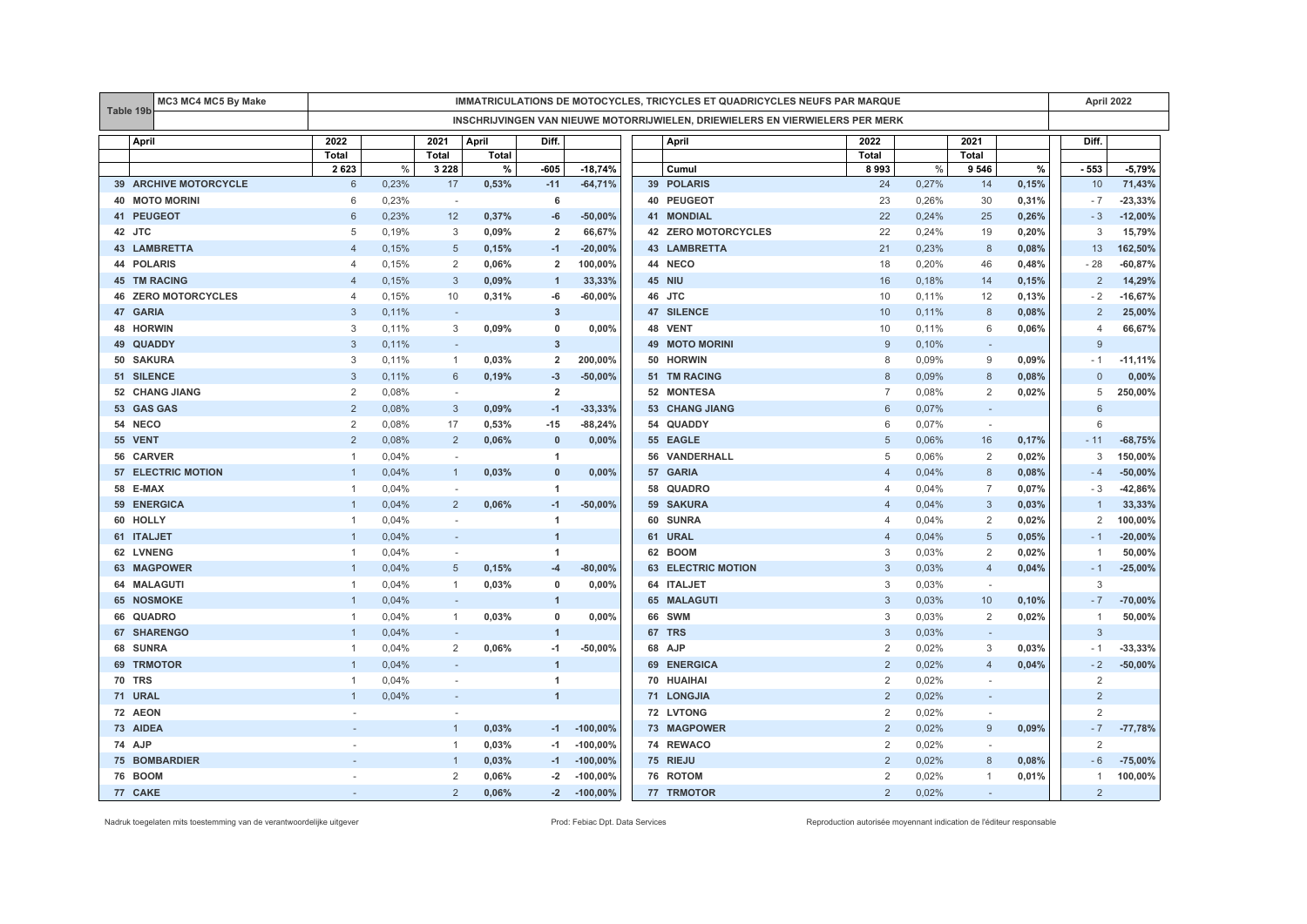|                 | <b>MC3 MC4 MC5 By Make</b> | IMMATRICULATIONS DE MOTOCYCLES, TRICYCLES ET QUADRICYCLES NEUFS PAR MARQUE |      |                          |              |        |             |        |                                                                               |                |       | April 2022               |       |                |           |
|-----------------|----------------------------|----------------------------------------------------------------------------|------|--------------------------|--------------|--------|-------------|--------|-------------------------------------------------------------------------------|----------------|-------|--------------------------|-------|----------------|-----------|
| Table 19b       |                            |                                                                            |      |                          |              |        |             |        | INSCHRIJVINGEN VAN NIEUWE MOTORRIJWIELEN, DRIEWIELERS EN VIERWIELERS PER MERK |                |       |                          |       |                |           |
| April           |                            | 2022                                                                       |      | 2021                     | April        | Diff.  |             |        | April                                                                         | 2022           |       | 2021                     |       | Diff.          |           |
|                 |                            | Total                                                                      |      | Total                    | <b>Total</b> |        |             |        |                                                                               | Total          |       | Total                    |       |                |           |
|                 |                            | 2623                                                                       | $\%$ | 3 2 2 8                  | $\%$         | $-605$ | $-18,74%$   |        | Cumul                                                                         | 8993           | $\%$  | 9 5 4 6                  | $\%$  | $-553$         | $-5,79%$  |
| 78 CAN-AM       |                            |                                                                            |      | $\mathbf{1}$             | 0,03%        | $-1$   | $-100,00%$  |        | 78 VERTIGO                                                                    | 2              | 0,02% | $\overline{\phantom{a}}$ |       | 2              |           |
| 79 CASALINI     |                            |                                                                            |      |                          |              |        |             |        | 79 YAMASAKI                                                                   | 2              | 0,02% |                          |       | $\overline{2}$ |           |
| 80 DONGMA       |                            |                                                                            |      |                          |              |        |             |        | 80 CARVER                                                                     | $\overline{1}$ | 0,01% | $\sim$                   |       | $\mathbf{1}$   |           |
| 81 EAGLE        |                            |                                                                            |      | $\overline{4}$           | 0,12%        | $-4$   | $-100,00%$  |        | 81 CASALINI                                                                   | $\mathbf{1}$   | 0,01% |                          |       | $\mathbf{1}$   |           |
| 82 E-BROH       |                            |                                                                            |      | 1                        | 0,03%        | $-1$   | $-100,00\%$ |        | 82 E-MAX                                                                      | $\overline{1}$ | 0,01% |                          |       | $\mathbf{1}$   |           |
| 83 ELECTRA      |                            |                                                                            |      | $\sim$                   |              |        |             |        | 83 E-STORY                                                                    | $\overline{1}$ | 0,01% | $\sim$                   |       | $\mathbf{1}$   |           |
| 84 E-STORY      |                            |                                                                            |      | ÷.                       |              |        |             |        | <b>84 FRISIAN MOTORS</b>                                                      | $\overline{1}$ | 0,01% | $\sim$                   |       | $\mathbf{1}$   |           |
| 85 ESTRIMA      |                            |                                                                            |      |                          |              |        |             |        | 85 HOLLY                                                                      | $\overline{1}$ | 0,01% |                          |       | $\mathbf{1}$   |           |
|                 | <b>86 FRISIAN MOTORS</b>   |                                                                            |      | $\overline{\phantom{a}}$ |              |        |             |        | 86 JONWAY                                                                     | $\overline{1}$ | 0,01% |                          |       | $\mathbf{1}$   |           |
| 87 GOUPIL       |                            |                                                                            |      |                          |              |        |             |        | 87 JUNAK                                                                      | $\mathbf{1}$   | 0,01% |                          |       | $\mathbf{1}$   |           |
| 88 HANWAY       |                            |                                                                            |      |                          |              |        |             |        | 88 KEEWAY                                                                     | $\overline{1}$ | 0,01% |                          |       | $\overline{1}$ |           |
| 89 HUAIHAI      |                            |                                                                            |      |                          |              |        |             |        | 89 LVNENG                                                                     | $\mathbf{1}$   | 0,01% |                          |       | $\mathbf{1}$   |           |
| 90 JIAJUE       |                            |                                                                            |      |                          |              |        |             |        | 90 NOSMOKE                                                                    | -1             | 0,01% | $\sim$                   |       | $\mathbf{1}$   |           |
| 91 JONWAY       |                            |                                                                            |      |                          |              |        |             |        | 91 ROLEKTRO                                                                   | $\overline{1}$ | 0,01% | $\sim$                   |       | $\overline{1}$ |           |
| 92 JUNAK        |                            |                                                                            |      |                          |              |        |             |        | 92 SHARENGO                                                                   | $\overline{1}$ | 0,01% | $\sim$                   |       | $\overline{1}$ |           |
| 93 KEEWAY       |                            |                                                                            |      |                          |              |        |             |        | 93 SKYTEAM                                                                    | $\overline{1}$ | 0,01% | 11                       | 0,12% | $-10$          | $-90,91%$ |
| 94 KL           |                            |                                                                            |      | 3                        | 0,09%        | $-3$   | $-100,00%$  |        | 94 TROPOS MOTORS                                                              | $\overline{1}$ | 0,01% | $\sim$                   |       | -1             |           |
|                 | 95 KSR MOTO                |                                                                            |      |                          |              |        |             |        | 95 YUKI                                                                       |                | 0,01% | $\overline{\phantom{a}}$ |       | $\overline{1}$ |           |
|                 | 96 KUMPAN ELECTRIC         |                                                                            |      |                          |              |        |             |        | 96 ZHENHUA                                                                    | $\mathbf{1}$   | 0,01% | 8                        | 0,08% | $-7$           | $-87,50%$ |
| 97 LINHAI       |                            |                                                                            |      |                          |              |        |             |        | 97 AEON                                                                       |                |       | $\overline{1}$           | 0,01% | $-1$           | 0,00%     |
| 98 LONGJIA      |                            |                                                                            |      | $\overline{\phantom{a}}$ |              |        |             |        | 98 AIDEA                                                                      |                |       | 1                        | 0,01% | - 1            | 0,00%     |
| 99 LVTONG       |                            |                                                                            |      |                          |              |        |             |        | 99 BOMBARDIER                                                                 |                |       | $\mathbf{1}$             | 0,01% | $-1$           | 0,00%     |
| 100 MONTESA     |                            |                                                                            |      | $\overline{2}$           | 0,06%        | $-2$   | $-100,00\%$ |        | 100 CAKE                                                                      |                |       | 2                        | 0,02% | $-2$           | 0,00%     |
| <b>101 MUTT</b> |                            |                                                                            |      | $\overline{\phantom{a}}$ |              |        |             |        | 101 CAN-AM                                                                    |                |       | $\overline{4}$           | 0,04% | $-4$           | 0,00%     |
| 102 RENAULT     |                            |                                                                            |      | $\mathbf{1}$             | 0,03%        | $-1$   | $-100,00%$  |        | 102 DONGMA                                                                    |                |       | $\mathbf{1}$             | 0,01% | $-1$           | 0,00%     |
| 103 REWACO      |                            |                                                                            |      |                          |              |        |             |        | 103 E-BROH                                                                    |                |       | $\overline{2}$           | 0,02% | $-2$           | 0,00%     |
| 104 RIEJU       |                            |                                                                            |      | $\overline{4}$           | 0,12%        | -4     | $-100,00\%$ |        | 104 ELECTRA                                                                   |                |       | $\mathbf{1}$             | 0,01% | $-1$           | 0,00%     |
| 105 ROLEKTRO    |                            |                                                                            |      | $\sim$                   |              |        |             |        | 105 ESTRIMA                                                                   |                |       | 3                        | 0,03% | $-3$           | 0,00%     |
| 106 ROTOM       |                            |                                                                            |      | $\sim$                   |              |        |             |        | 106 GOUPIL                                                                    |                |       | 5                        | 0,05% | $-5$           | 0,00%     |
| 107 SKYTEAM     |                            |                                                                            |      | 5                        | 0,15%        | -5     | $-100,00%$  |        | 107 HANWAY                                                                    |                |       | $\mathbf{3}$             | 0,03% | $-3$           | 0,00%     |
| 108 SWM         |                            |                                                                            |      | $\overline{2}$           | 0,06%        | $-2$   | $-100,00%$  |        | 108 JIAJUE                                                                    |                |       | $\mathbf{1}$             | 0,01% | $-1$           | 0,00%     |
| 109 TAZZARI     |                            |                                                                            |      | $\overline{1}$           | 0,03%        | $-1$   | $-100,00\%$ | 109 KL |                                                                               |                |       | 3                        | 0,03% | $-3$           | 0,00%     |
| 110 TGB         |                            |                                                                            |      |                          |              |        |             |        | 110 KSR MOTO                                                                  |                |       | $\overline{7}$           | 0,07% | $-7$           | 0,00%     |
| 111 TIANYING    |                            |                                                                            |      |                          |              |        |             |        | <b>111 KUMPAN ELECTRIC</b>                                                    |                |       | $\overline{2}$           | 0,02% | $-2$           | 0,00%     |
|                 | 112 TROPOS MOTORS          |                                                                            |      |                          |              |        |             |        | 112 LINHAI                                                                    |                |       | $\mathbf{1}$             | 0,01% | $-1$           | 0,00%     |
| 113 TURBHO      |                            |                                                                            |      |                          |              |        |             |        | 113 MUTT                                                                      |                |       | $\mathbf{1}$             | 0,01% | $-1$           | 0,00%     |
|                 | 114 VANDERHALL             |                                                                            |      |                          |              |        |             |        | 114 RENAULT                                                                   |                |       | 4                        | 0,04% | $-4$           | 0,00%     |
| 115 VERTIGO     |                            |                                                                            |      |                          |              |        |             |        | 115 TAZZARI                                                                   |                |       | $\overline{1}$           | 0,01% | $-1$           | 0,00%     |
| <b>116 WLIE</b> |                            |                                                                            |      | $\mathbf{1}$             | 0,03%        | $-1$   | $-100,00\%$ |        | 116 TGB                                                                       |                |       | $\mathbf{1}$             | 0,01% | $-1$           | 0,00%     |

Nadruk toegelaten mits toestemming van de verantwoordelijke uitgever entered enter enter enter a metaleur enter autorisée Prod: Febiac Dpt. Data Services Reproduction autorisée moyennant indication de l'éditeur responsable